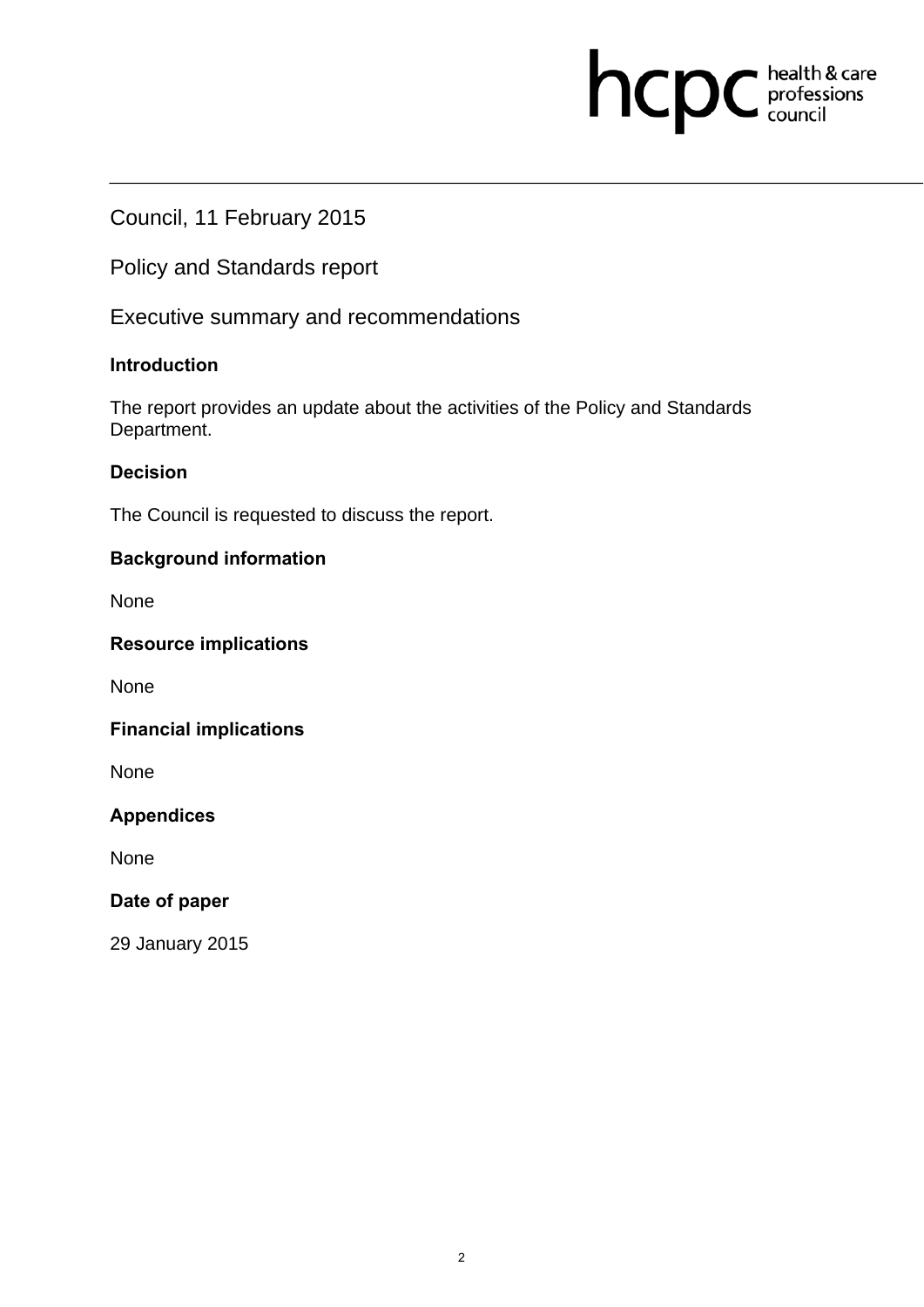# **health & care**

# **Policy and Standards Department – Council meeting, 11 February 2015**

The following provides an update about the work of the Department.

### **Extension of prescribing rights**

- The Department of Health has established a project board to take forward proposals to extend the ability to train and gain prescribing rights to further HCPC professions. Nicole Casey represents the HCPC on this group.
- Radiographers are able to train to become supplementary prescribers. Physiotherapists and podiatrists are able to train to become supplementary and independent prescribers. Paramedics and podiatrists (with annotations of the Register), are able to access medicines exemptions which specify medicines they are able to administer and/or sell/supply on their own initiative.
- The Department is proposing to legislate to allow paramedics and radiographers to become independent prescribers; dietitians to become supplementary prescribers; and for orthoptists to access an exemption list of medicines for eye conditions.
- An update about this area describing the preparatory work necessary (which includes development of standards and amendments to systems) will be considered by the Education and Training Committee at its meeting in March 2015.

### **Professional indemnity**

- The changes to the Rules to implement the professional indemnity requirement were agreed by the Council at its meeting in December 2014.
- The Rules will be laid in Westminster and in the Scottish parliament. They will become effective from 1 April 2015.
- From that date, registrants renewing their registration (not social workers in England to whom the requirement does not apply) will complete a declaration to confirm that they meet the requirement. Applicants for registration (not social workers) will also complete a declaration.

#### **PSA performance review**

 The PSA have now considered the HCPC's evidence submission. The Executive has responded to a series of follow-up questions. A meeting was scheduled to be held with the PSA as part of the process on 9 February 2015.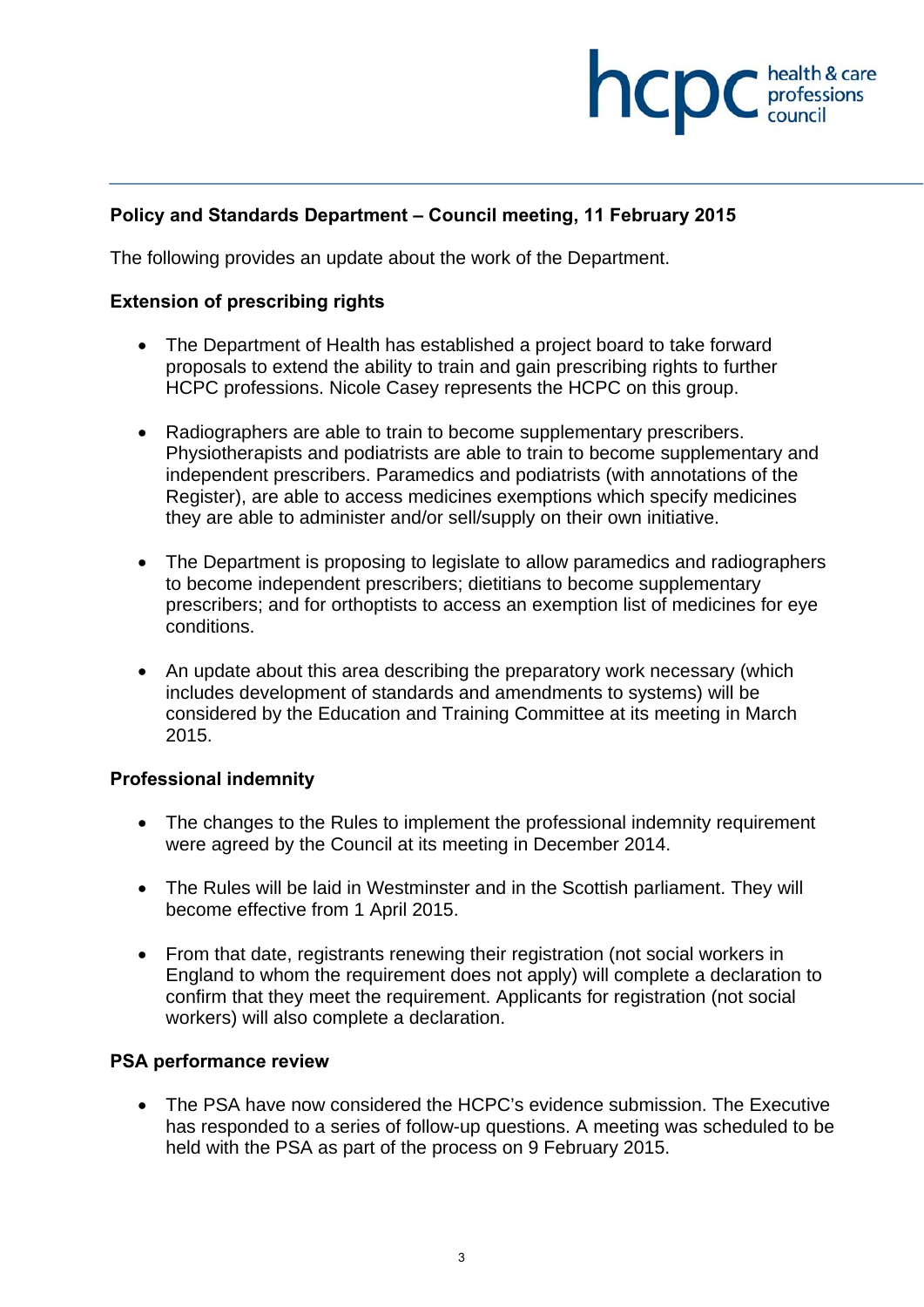# **Regulation of public health specialists from non-medical backgrounds**

- The Department of Health consultation on proposals for the regulation of public health specialists from non-medical backgrounds closed on 9 October 2015. At the time of writing, we were awaiting the publication of the Government's response to the consultation including whether it intends to proceed with regulation of this group by the HCPC.
- If legislation was to be published and approved for statutory regulation we would currently anticipate opening the Register to this group in April 2016.
- A major project to deliver the work necessary to open the Register has recently been agreed by the Executive Management Team (subject of course to a final ministerial decision about regulation of this group).

### **Research**

The following provides a summary of all the on-going research activities managed by the Department.

- Qa research are undertaking the CPD perceptions and experiences study. As part of this, a link to an online survey was emailed to around 14,000 registrants in January 2015. The survey seeks the views of registrants about the HCPC's approach, including asking registrants who have been audited about their experiences. The survey runs to the end of February 2015.
- Kingston University / St George's University of London have been recently commissioned to undertake the preparation for practice research as part of the review of the standards of education and training. The aim of the research is to assess the effectiveness of the existing standards of education and training in ensuring that registrants are fit to practise at entry to the Register and identifying any improvements to the standards (if any). The research will include a range of methodologies including a literature review; survey; interviews; and focus groups.
- Keele University are undertaking research looking at interprofessional education in approved programmes as part of the review of the standards of education and training. A literature review is underway. The next stage of the research is a survey of programme leaders of approved programmes.
- A research team from King's College London are undertaking a literature review looking at the links between convictions and cautions for alcohol related offences, alcohol dependency and fitness to practise / work. The outcomes will inform our approach to the issue of health assessments where registrants are convicted of these offences. The literature review is underway and this work is on course for completion by May 2015.